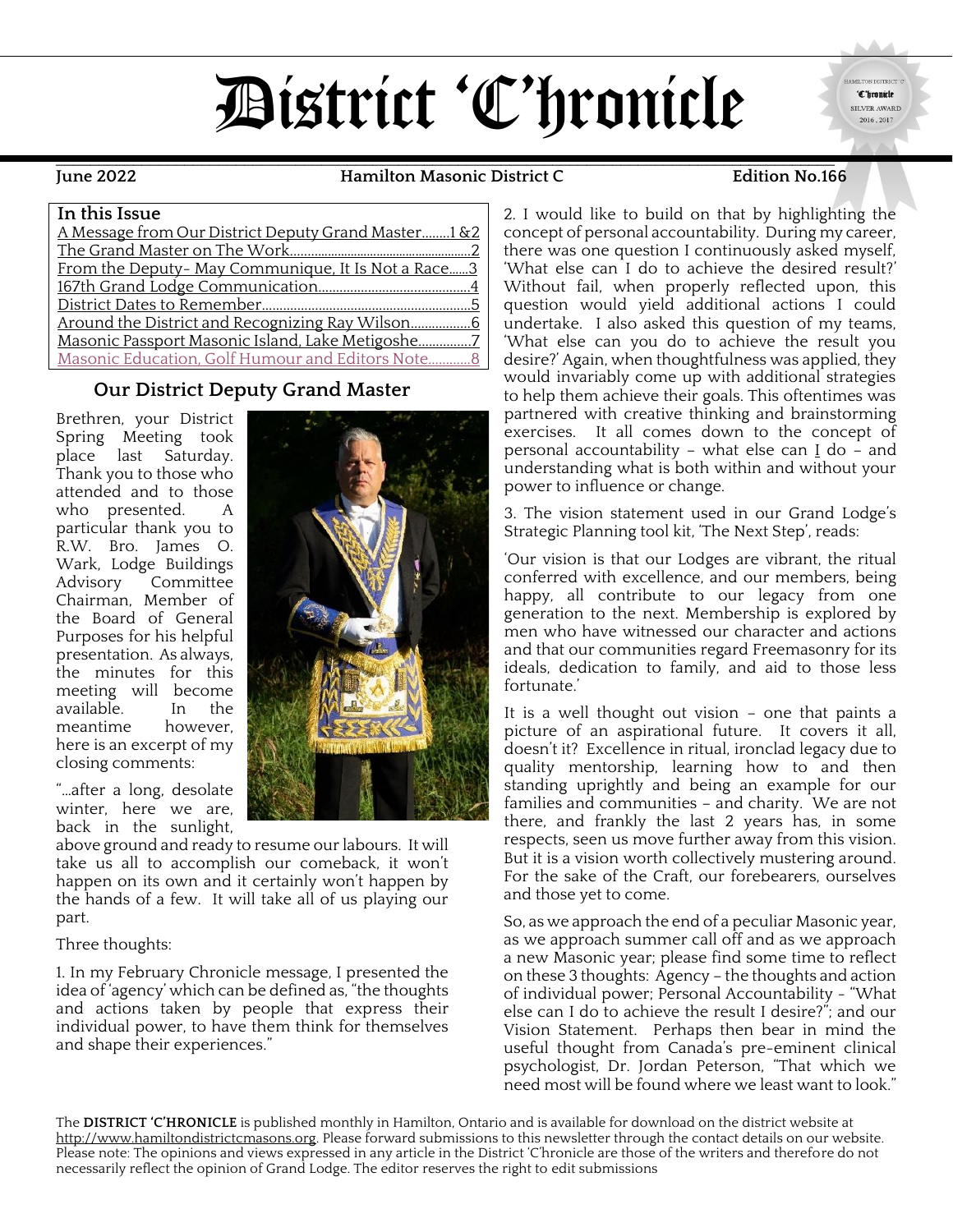Come up with your plans on how you can 'plug in' and aid the Craft. Then, burnish them through conversation with both like-minded and not-so-like-minded Brethren to make them their best. Then think about how to share your idea in a meaningful way – your Craft needs this of you at this time.

As a consequence, you will feel that quiet pride in knowing you made a positive impact on our beautiful fraternity and this will inspire you to even greater heights!

Brethren, thank you for your attendance, your engagement – now, please, go do what must be done."

Fraternally,

Bill

<span id="page-1-0"></span>**R.W. Bro. William (Bill) Paul**

## **From the Grand Master May Communique**

Brethren,

You will no doubt have already heard about the passing of our Past Grand Master M.W. Bro. Donald H. Mumby. He was my ideal of a Grand Master and I was honoured to have him as a trusted friend and advisor. He often sent me a note after receiving the Communiqué saying how much he enjoyed reading my message. I dedicate this one to him.

There is a story which I wanted to get down in print before the sands of time erased it. I heard this many years ago and confirmed it with two senior brethren, but if you remember actually doing this, please let me know.

At one time, Grand Lodge did not publish a Book of the Work. The Ritual was expected to be transmitted from mouth to ear. There were many advantages to this, namely that the learner and the mentor had to spend a lot of time together. A candidate had time to ask questions, to learn about our philosophy, our charities, our way in the world. An officer being mentored had time to learn the intricacies of the ritual, the plans of the officer line, and to deepen his friendship with his brothers.

There were disadvantages as well. It was hard to be sure that you were teaching your charge the right words as memory sometimes fails us. An aide-mémoire was a useful thing. Many of the "exposés" were in fact used for that purpose. I even wonder if that is why some of them were written!

And so it was that at one time, an unofficial Book of the Work was in circulation. And here is how you would get it. You would go to the flagship Eaton's store in downtown Toronto. (Bro. John David Eaton was president from 1942 to 1973. It is said that if you were a Mason who had recently immigrated to Canada, and you approached Eaton's for a job, you would be immediately be hired.)

Back to the story of the book. You would go to the Men's Department and walk up to the counter where they sold gloves. (Note: gloves.) You would tap three times on the counter with a silver dollar and the man there would reach under the counter and silently give you a small book wrapped in plain brown paper.

Can you imagine some of the problems here? Anyone could get a copy of the book. That method, although cute, was about as effective a control as asking someone how old their mother is. For those men whose mothers were, say, actually 68 years old, their answer would put them in Ingersoll!

Another issue was that this system excluded those brethren who did not live near Toronto.

But the biggest problem, however, was that the bootleg copy had many errors in it. The new official Book of the Work can be ordered from the Grand Lodge Office. Make sure you are brushing up on your ritual using the current resource!

Another thing I wanted to bring up before time slips by is recognizing the Grand Lodge Officers from the past two years. Some lodges have not had meetings yet, some are not hosting visitors, few are having large events this spring. All reasonable. But it means that we have not had a chance to properly honour these brethren, especially the Very Worshipful Brethren. They've gotten their regalia in a small ceremony or sometimes just delivered to their door. In the fall when everything has hopefully settled down, consider devoting a meeting to honouring these brethren. Invite their friends. Make a big deal of them. Have them go to the altar and give them Grand Honours. Make them the guest of honour at a Festive Board. It's what they deserve.

#### **David J. Cameron**

## **From the Grand Lodge Website**

These items have a direct link for your convenience **May 31, 2022** [GM Blog May 2022](https://grandlodge.on.ca/index.php/blogs/grand-masters-blog/529-gm-blog-may-2022)

**May 27, 2022**

[Letter from Grand Secretary re: Electronic Voting for](https://grandlodge.on.ca/index.php/operations/grand-lodge-documents/annual-communications/3310-electronic-voting-2022-ddgm-registration-link)  [DDGM](https://grandlodge.on.ca/index.php/operations/grand-lodge-documents/annual-communications/3310-electronic-voting-2022-ddgm-registration-link)

**April 29, 2022** [GM Blog April 2022](https://grandlodge.on.ca/index.php/blogs/grand-masters-blog/528-gm-blog-april-2022) [Mentoring Matters Bulletin Vol. 30](https://grandlodge.on.ca/index.php/operations/mentors/mentoring-matters-bulletins/3304-mentoring-matters-bulletin-vol-30) [Mentoring Matters Bulleting Vol. 31](https://grandlodge.on.ca/index.php/operations/mentors/mentoring-matters-bulletins/3305-mentoring-matters-bulletin-vol-31) [Mentoring Minute Bulletin Vol. 6](https://grandlodge.on.ca/index.php/operations/mentors/mentoring-minutes/3306-mentoring-minute-bulletin-vol-6)

#### **Use this link to purchase tickets to the Grand Masters Banquet on July 20, at 6:30 PM**

[https://www.eventbrite.ca/e/grand-masters](https://www.eventbrite.ca/e/grand-masters-banquet-2022-tickets-314720897677)[banquet-2022-tickets-314720897677](https://www.eventbrite.ca/e/grand-masters-banquet-2022-tickets-314720897677)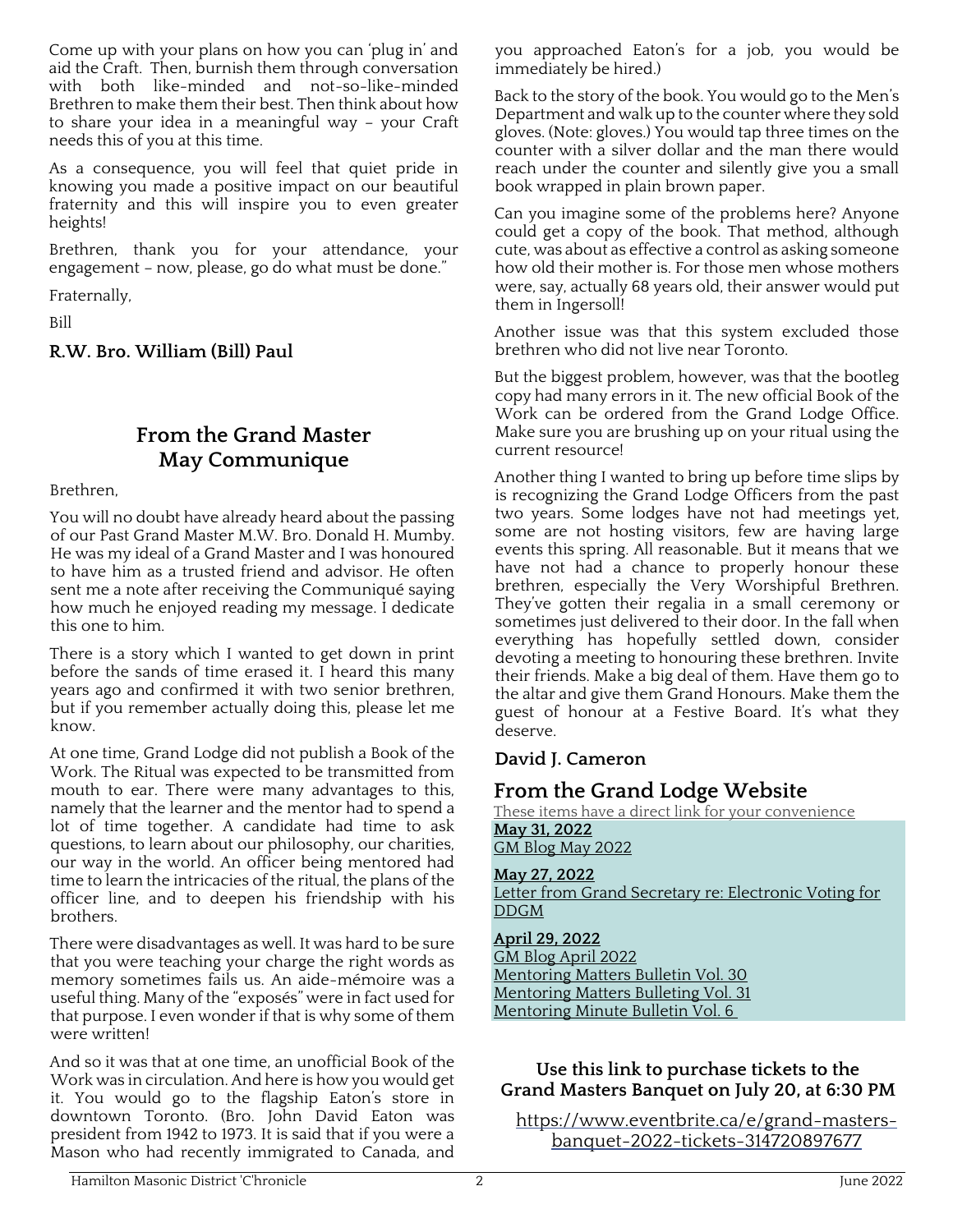#### **May Communique From the Deputy**

#### My Brethren:

Although I am copied on only a small selection of correspondence between the Grand Secretary and the membership, I can sense that there is a lot of anxiety over the decision to return to Lodge, District and Grand Lodge business in person. And that is okay! It is okay to have difference of opinions and Brotherly debates over the pros and cons of such decisions. As we have stated, at the end of the day it is up to each Lodge when they will open for visitors once again, and in turn, to each Mason when they feel comfortable in returning to their Lodge – and in fact, whether they want to continue the protocol of wearing a mask while they attend Lodge or not.

What I find very startling though, is the number of Lodges that have decided to open with a bang! As I mentioned, it is the decision of the membership of each Lodge whether they open or not, but considerations must be given when they do open. The Grand Secretary has been receiving requests for dispensation to conduct five Degrees on one meeting night. Is that anyway to make a life-time commitment to a new Mason? Is he going to remember his Degree evening as a special event for him?

At the risk of repeating myself, my number one suggestion for opening our Lodge doors after two years is to go slowly and deliberately. Take the first few months to go over all the old business and get it confirmed in open Lodge. Take the first few months to get your members comfortable with their surroundings again and reach out to those not attending to find out how they are and how we can get them back into Lodge.

Take the time to practice everything – in the Lodge room and in the banquet hall. Take the time to mentor and train your Officers so they are prepared and can enjoy the experience and not be embarrassed from the lack of comfort with their Ritual and floorwork. Their number one objective must be to impress the

Candidate so he can't wait for his next Degree. We have over 1,000 interested men standing outside our Lodge doors, many of whom will make application. Please don't rush them. They all know the reason why they haven't been processed.

Take the time to do a thorough investigation to protect our West gate. A very big part of our reformation will be an increased scrutiny of applicants to our Gentle Craft and generally, making it harder to become a member. I am not afraid of our numbers decreasing further. I am not afraid of more of our Lodges and Buildings closing. I will take quality over quantity any day. I am a firm believer that we are selling our product too cheaply. This is of course the subject of another Communique but let me just say that one of the most important jobs we can be assigned by our Worshipful Master is to be a member of an Investigating <span id="page-2-0"></span>Committee. We need to conduct serious investigations. Investigations should take longer, and they should be more thorough. We need to meet our candidates more than once, and at least one of these times, meeting him in his home with his family. We should require a more complete statement from petitioners as to what they expect from membership in a Masonic Lodge. The petitioner should appear before the Lodge at refreshment prior to his election and at social events for our families. Lodges are also encouraged to request the prospect to learn and recite a poem from memory before being given an application – a good test for the petitioner and of course for the Masons to know if he is capable of memory work. We need to know that our candidates will indeed "reflect honour on our choice."

Take the time to treat each one of these potential Candidates as a special event – please don't think we have to get them in and conduct mass Degree Work.

We have told Lodges and District Deputy Grand Masters that there will be no mandatory Official Visits or L-form completions for the rest of this year. Our Worshipful Master's shouldn't feel rushed in this regard either.

Take your time Brethren – it's not a race. Your time investment at the front end will payoff huge at the back end! We are making Masons for life, and no one should ever leave because of disinterest, theirs or ours!

#### **Thomas W. Hogeboom Deputy Grand Master**

Grand Lodge of Canada in the Province of Ontario **Grand Master's Banquet** July 20, 2022 at 6:30 PM

> Grand York Ballroom Sheraton Parkway Toronto North Hotel & Suites

> > Guest Speaker: Bro. Robert L. D. Cooper Curator for Museum and Library Grand Lodge of Scotland

**Ticket Sales:** This year tickets are only available for purchase online using Eventbrite

Individual Tickets \$75 and Tables of Eight (8) \$580

Cutoff Date is Friday July 8, 2022

Use this link to purchase tickets: https://www.eventbrite.ca/e/grand-masters-banquet-2022-tickets-314720897677

There will be no tickets for sale at the Annual Communication of Grand Lodge

Menu:

This year at the Sheraton, we are able to offer you the following Menu:

4-COURSE DUO STEAK & SALMON DINNER

SOUP Cremini and oyster mushroom soup with truffle cream essence

**SALAD** 

Leaf salad with baby arugula, grape tomato, roasted cauliflower, fried chick peas<br>and honey Dijon mustard dressing

ENTRÉE

California cut steak with Niagara red wine and natural jus Roasted salmon with smoky BBQ glaze, braised onions and citrus butter sauce Roasted red and white new potatoes with rosemary<br>Seasonal medley of vegetables

DESSERT TASTING TRIO WITH LOGO

Warm chocolate lava cake, strawberry cheesecake, and crème brûlée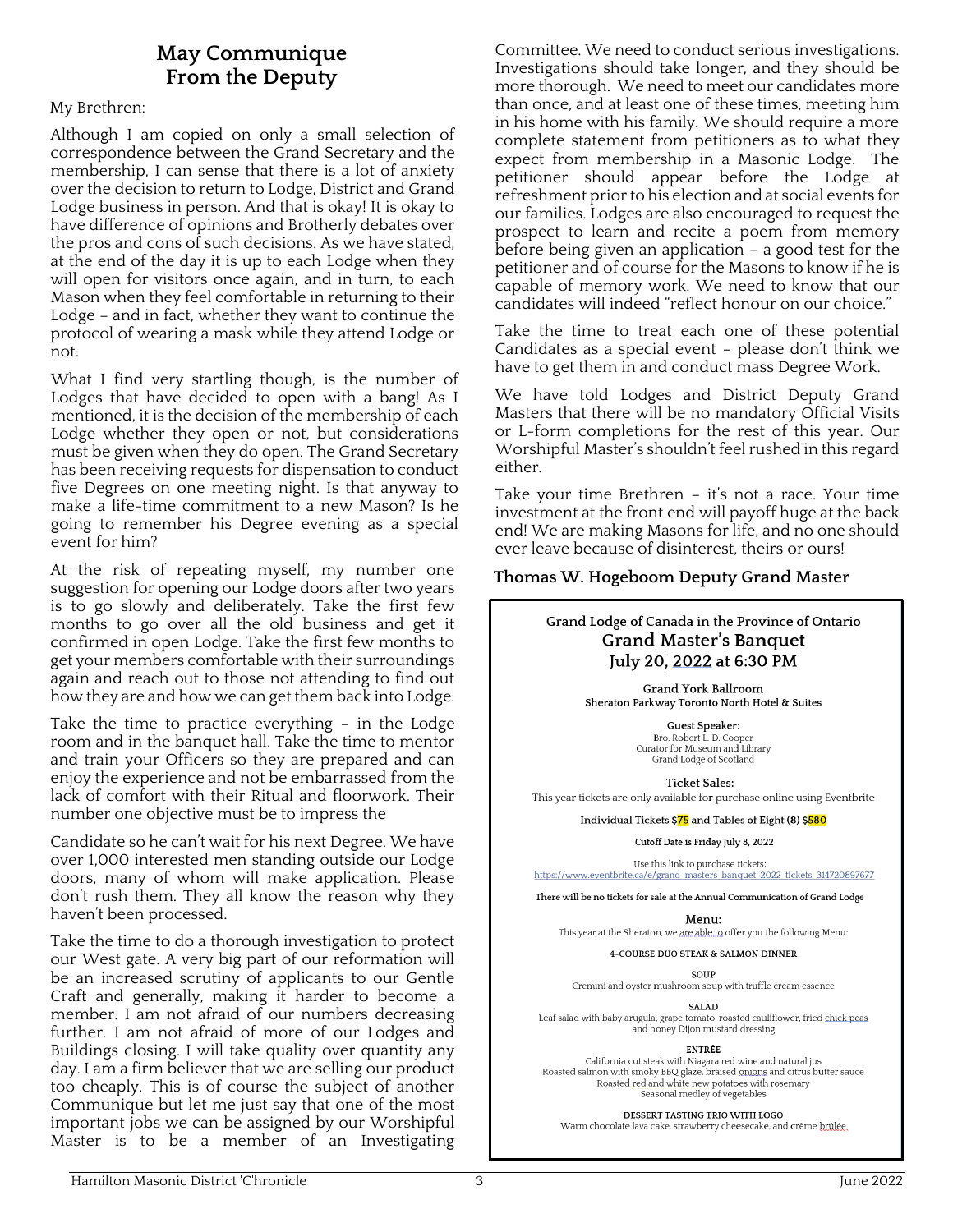<span id="page-3-0"></span>

**167 th Annual Communication of Grand Lodge July 2022**

**Wednesday July 20th and Thursday July 21st Sheraton Parkway Toronto North Hotel & Suites 600 Highway 7 (Highway 404 and Highway 7) Richmond Hill, Ontario L4B 1B2**

## **Grand Lodge Nominees**

#### **Deputy Grand Master**

- Jamie Robert Ireland
- Thomas Andrew Siemiernik
- Terrance H.R. Van Horne

#### **Grand Senior Warden**

- Walter Scott Doel
- Derek Francis Mcnulty
- Chris Phillips
- Stephen L. Spence

#### **Grand Junior Warden - Acclamation**

• Thomas Fredrick Peddle

#### **Grand Registrar**

- Tim Corrin
- Jerry Tsubouchi
- Ebrahim Washington

#### **Board Of General Purposes**

- David James Bradley Broomhead –
- Edward Charles Denbeigh –
- Arthur Michael Di Cecco
- Jeffrey Michael Gatcke
- Thomas W.M. Haight
- Paul Grahame Isaac
- James Robert Sercombe
- Peter John Sialtsis
- Gabriele Spoletini
- James Orville Wark
- Iain Donovan Wates

Candidate Bios are available on the Grand Lodge Website, login and go to: [https://grandlodge.on.ca/index.php/operations/annual](https://grandlodge.on.ca/index.php/operations/annual-communication/candidate-bios-2022) [-communication/candidate-bios-2022](https://grandlodge.on.ca/index.php/operations/annual-communication/candidate-bios-2022)

#### **Registration and Balloting**

**You must pre register electronically to be recorded as an attendee and to be eligible to vote at the Annual Communication.** Use this link for details**:**

[https://grandlodge.on.ca/index.php/operations/annual](https://grandlodge.on.ca/index.php/operations/annual-communication/3293-electronic-voting-grand-lodge-2022/file) [-communication/3293-electronic-voting-grand](https://grandlodge.on.ca/index.php/operations/annual-communication/3293-electronic-voting-grand-lodge-2022/file)[lodge-2022/file](https://grandlodge.on.ca/index.php/operations/annual-communication/3293-electronic-voting-grand-lodge-2022/file)

## **Discussion / Participation Seminars**

Four seminars will be held on Wednesday afternoon July 20<sup>th</sup>, 2022 from 1:00p.m.  $-$  3:00p.m. on the lower Convention level.

| $1:00$ to          |                               |
|--------------------|-------------------------------|
|                    | <b>Brand Identity</b>         |
| 1:50pm             | R.W. Bro. Art Di Cecco        |
|                    | Markham A                     |
|                    |                               |
| $1:00$ to          | <b>Financial Advisory</b>     |
| 1:50pm             | R.W. Bro. David Armstrong     |
|                    | King City                     |
|                    |                               |
| $1:00$ to          | <b>GL Technology</b>          |
| 1:50pm             | R.W. Bro. Richard Kaufman     |
|                    | Vaughan East                  |
|                    |                               |
| $1:00$ to          | <b>College of Freemasonry</b> |
| 1:50pm             | R.W. Bro. Michael Kirk        |
|                    |                               |
|                    | Vaughan West                  |
| $2:00$ to          | <b>Strategic Planning</b>     |
| 2:50pm             | R.W. Bro. Jim Sercombe        |
|                    | Markham A                     |
|                    |                               |
| $2:00$ to          | <b>Financial Advisory</b>     |
| 2:50 <sub>pm</sub> | R.W. Bro. David Armstrong     |
|                    | King City                     |
|                    |                               |
| $2:00$ to          | <b>Masonic Foundations</b>    |
| 2:50 <sub>pm</sub> | R.W. Bros. Brian Koivu &      |
|                    | Rob Fleming                   |
|                    |                               |
|                    | Vaughan East                  |
| $2:00$ to          | Mentoring                     |
|                    | V.W. Bro. Stephen Maizels     |
| 2:50 <sub>pm</sub> |                               |
|                    | Vaughan West                  |

If there are multiple workshops that interest your lodge, consider sending members from your lodge to each one then gather afterwards to compare notes on what is important to your lodge

## **A G E N D A**

#### **WEDNESDAY, JULY 20th, 2022**

The Annual Communication / annual meeting of Grand Lodge will be held on Wednesday July 20th, 2022 at 9:00 a.m. in the Grand York Ballroom, Sheraton Parkway Toronto North Hotel, M.W. Bro. David J. Cameron, Grand Master / President presiding.

#### **THURSDAY, JULY 21st, 2022**

Grand Lodge will reassemble at 8:45 a.m. in the Grand York Ballroom, Sheraton Parkway Toronto North Hotel. The installation and investiture of Grand Lodge officers and the newly elected D.D.G.M.s.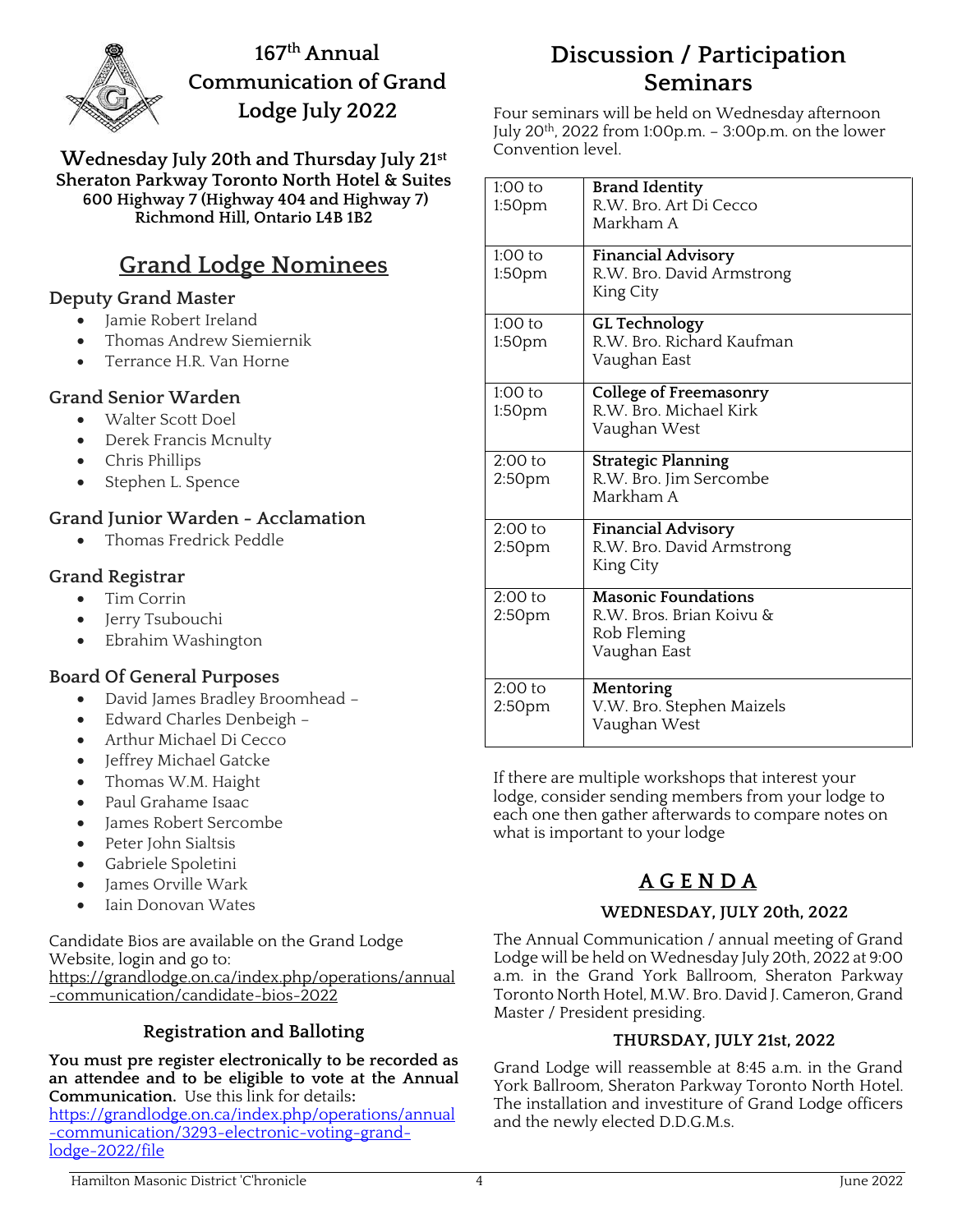## <span id="page-4-0"></span>**Hamilton District 'C' – Dates to Remember**

**June 2022**

#### **The Past Masters Association of the Hamilton Districts**



Annual General Meeting Meet the Grand Lodge Nominees All Past Masters are invited to attend

Friday June 10, 2022, 5:30 pm Meet and Greet 6:00 pm Dinner 7:00 pm Meeting

Masonic Centre Hamilton

Cost for the dinner is \$30.00. **Please register in advance for the in-person** Dinner/Meeting using this link: [http://pm-abc.ca/event-reservations/](http://pm-abc.ca/event-reservations/?fbclid=IwAR3gmUlikHh8HahIqs766RTM1M0vgdXjvSL-WBlJOkJQuYO2OONpVe2DyYY)

There is a "hybrid" option for Past Masters and Candidates not comfortable with attending "in-person" events, or not wishing to travel, via a Zoom video conference for the meeting portion at 7:00 pm **Please register in advance for this Zoom meeting** at:

[https://us06web.zoom.us/.../tZ0lf...](https://us06web.zoom.us/meeting/register/tZ0lf-utqjovHNBhxWb1AwdfmFdGqd4K1AS6?fbclid=IwAR1l0B1eZYi-VSpzbyHCb9bXubmd7rDt5tv-v9i3qXwn5c3aAcIDp-z6_DQ) Once registered you will receive a confirmation email containing information on how to join the meeting.

Any questions please contact V.W. Bro. Thomas Peddle, Secretary of PMA at [thomasfpeddle@gmail.com](mailto:thomasfpeddle@gmail.com) or (905) 741-0357

## **Installation of Officers**

**Buchanan Lodge No. 550**

Thursday June 2, 2022, Dinner 6:30 pm 7:30 pm Tyle Hillcrest

### **Valley Lodge No. 100**

Monday June 13, 2022, 7:30 pm Tyle West Flamborough Lodge

#### **District 'C' Golf Tournament in support of Mission Services**

**Pay by E-Transfer to [masonicopen22@gmail.com](mailto:masonicopen22@gmail.com)** Note "Golf Tournament" in the subject line**.**

**Or mail your Cheque payable to Hamilton Masonic 'C' Fund,** #33 – 832 Concession Street, Hamilton, Ont. L8V 1E2



**Bro. Robert Johnson** Sat, Jun 4th, 2022 @ 7:00 PM - 9:00 PM EDT

REGISTER HERE http://bit.ly/GLMasonicSpeakers

**The Masonic Pub-Crawl –**

Freemasonry in America and its Colonial Tavern Beginnings

#### **[Register for this webinar here](https://register.gotowebinar.com/register/6124491289747219215)**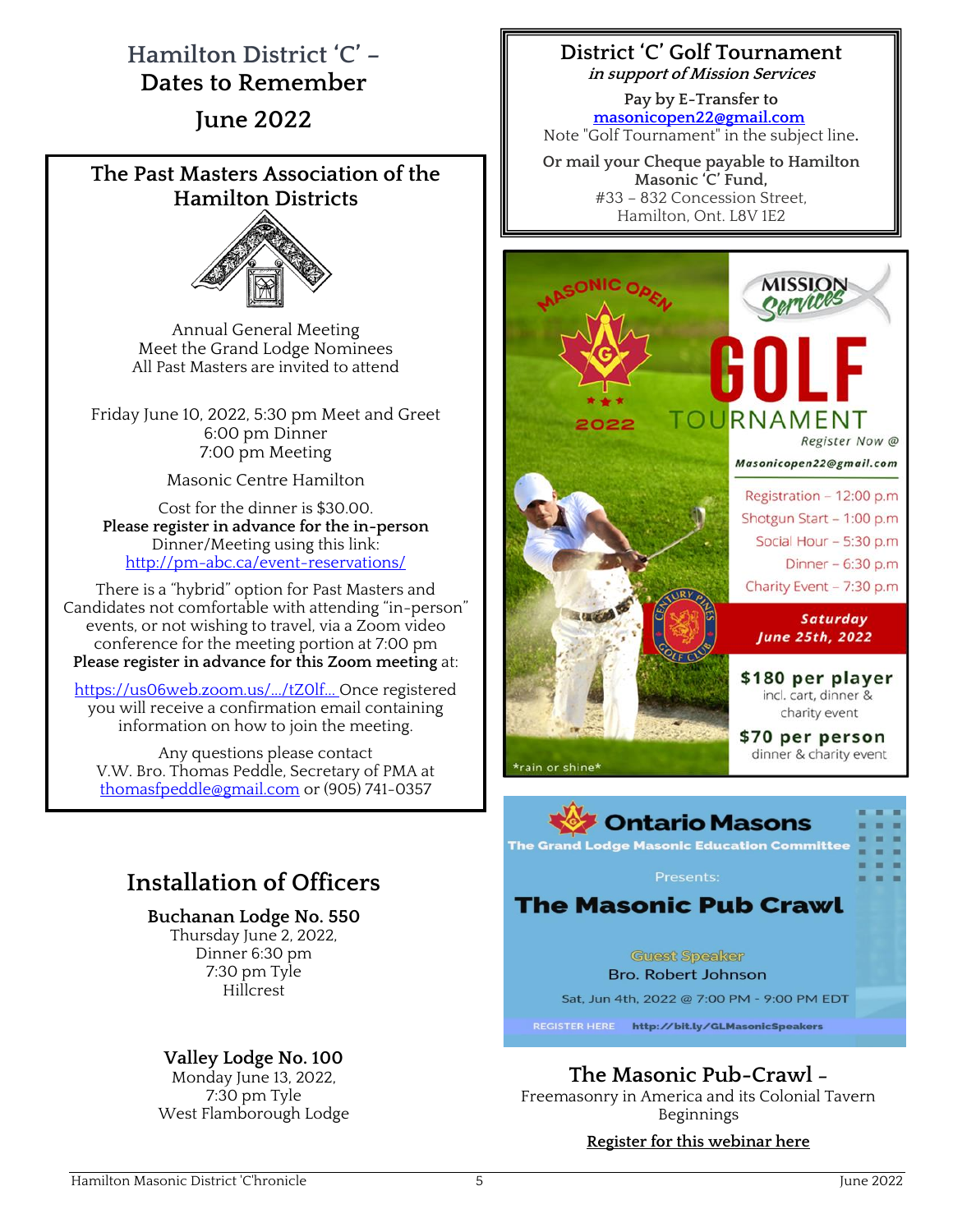## **Around the District**

<span id="page-5-0"></span>**Hugh Murray No. 602 Silver to Gold Ceremony and Banquet**



M.W. David Cameron, R.W. Bill Paul and W. Bro. Steve Badger with other Grand Lodge Officers at the Silver to Gold Ceremony





W. Bro Steve Badger introducing the Grand Master, M.W. Bro. David Cameron at the Silver to Gold Banquet



M.W. David Cameron, addressing the audience comparing life in 1922 to today

## **Recognizing Ray Wilson**

Our District Treasurer, V.W. Bro. Raymond Wilson was awarded the 4-H Arbor Award this past month . He was honoured for more than 50 years of service to 4-H Ontario.

In a May 18 ceremony at the Ancaster Fairgrounds, Ray was formally recognized by 4-H Ontario and the 4-H Hamilton-Wentworth Chapter, for more than 50 years of service to the provincial agricultural organization.

Ray said the 4-H honour represents the second time he has reached a pinnacle in his life, with the first coming when he received the 33rd degree granted to Scottish Rite Freemasons.

A crowd of about 80 people, including representatives of the two chapters, were on hand to congratulate him

Christine Oldfield, executive director of 4-H Ontario, said the Arbor Award is the highest honour a 4-H volunteer can receive. The award honours volunteers who have made a significant lifelong impact on the 4-H program at various levels.



V. W. Bro. Ray Wilson being honoured by 4H Ontario with the Arbour Award.

#### **Photo submitted by W. Bro. Stan Satchell**

Full article available here:

[https://www.thespec.com/local](https://www.thespec.com/local-ancaster/news/2022/05/25/ancaster-volunteer-honoured-for-more-than-50-years-of-service-to-4-h-ontario.html,)[ancaster/news/2022/05/25/ancaster-volunteer-honoured-for](https://www.thespec.com/local-ancaster/news/2022/05/25/ancaster-volunteer-honoured-for-more-than-50-years-of-service-to-4-h-ontario.html,)[more-than-50-years-of-service-to-4-h-ontario.html,](https://www.thespec.com/local-ancaster/news/2022/05/25/ancaster-volunteer-honoured-for-more-than-50-years-of-service-to-4-h-ontario.html,)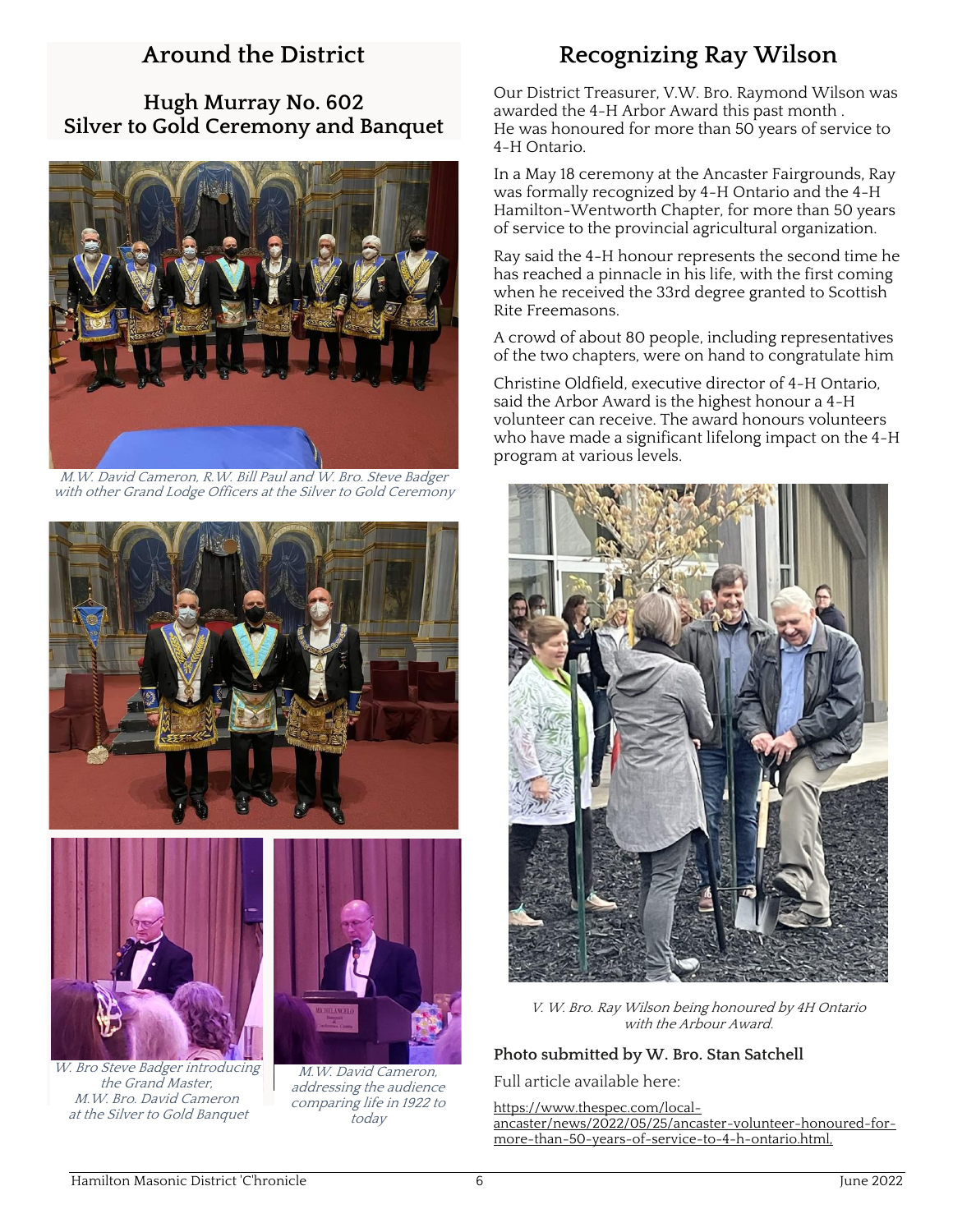

## <span id="page-6-0"></span>**Masonic Passport Masonic Island** Lake Metigoshe



Owned by the Grand Lodge of North Dakota, Masonic Island on Lake Metigoshe, North Dakota, has been the site of summertime masonic meetings since 1905.

Masonic features of the island include a set of three, five and seven steps leading up from the dock, mortare d stone chairs and altar, and a large carved square and compasses.

Masonic Island is a seven acre site on Lake Metigoshe in<br>the Turtle Mountains of North Dakota. It the Turtle Mountains of North Dakota. It was originally named Park Island. Lake Metigoshe lies across the U.S.-Canadian line. About 1.5 miles south of the Canadian boundary is a 7.2-acre spot of land, Masonic Island. Its interesting history has been chronicled by James Savaloja, Past Grand Master and Grand Historian of the Grand Lodge of North Dakota.

In 1904, the island was owned by Bro. V.J. Noble, who was a member of Tuscan Lodge #44 of North Dakota. With a dispensation from the Grand Lodge of North Dakota, and the permission of Bro. Noble, the island was cleared in 1906 for the purpose of holding outdoor Masonic conferrals of degrees. Tuscan Lodge was joined by Westhope Lodge #74 for conferrals of three Master Mason Degrees that year. The events were such a success that rituals were held annually for six consecutive years. When Bro. Noble died, Masons became interested in reviving the conferral of rituals on the island.

On November 28, 1933, the Probate Court authorized the sale of the island with a deed to the North Dakota Masonic Foundation for the sum of \$277.25. At the landing dock is a flight of winding concrete stairs consisting of three, five, and seven steps that rise to the representation of a Lodge Room. Over the years, the island was frequently used for<br>Masonic meetings, with meetings, attendance sometimes reaching 500 or more.



The Grand Lodge dedicated the property in 1934, and built an outdoor lodge and a Fellowcraft stairwell on the island in 1935. The stairwell, reached by passing two pillars, and consisting of three, five, and seven steps,

carries travelling men<br>from the boat dock boat dock toward the outdoor lodge room and is decorated in beautiful Masonic blue with gold accents. The outdoor lodge features the three officer stations, pedestals, and a Masonic



altar in the center constructed with mortar and beach stones and trimmed in blue.

Here, the second section of the third degree is conferred and, as you might expect, is a meeting only open to Master Masons. An altar and officers' chairs were constructed of "beach stones" and mortared cement.



Other amenities were added over<br>the vears to years to accommodate the island's use by Royal Arch Masons, Eastern Star, and other appendant and concordant bodies.

According to MW Brother Savaloja, "It is known fact that Masonic Island was probably the first place where visas to enter the United States were lifted for Masons of Canada during WWII by an agreement between President Roosevelt and Prime Minister Mackenzie King, who were both members of the Fraternity.

"This agreement stated that the Canadian Masons could enter the United States by boat from the north shore of Lake Metigoshe, which is in Canada. As long as their feet never touched the shoreline of the lake in the U.S., and they landed only at Masonic Island when a meeting would be held, they would not be in violation of our wartime rules of entry."

Today, Masonic Island is being restored as a special historic location in the Turtle Mountains. The island lays claim to being the only spot in the area untouched by the fires and other disasters of nature which decimated old growths of oak trees and other flora and fauna.

Because of the island's location in the center of the lake, it has some of the oldest trees and most unusual plants in the state.

Every Mason should visit at least one of these treasures in his lifetime.

#### **Submitted by V.W.Bro. Bill Brimer**,

with files from the following: <https://ndmasons.com/masonic-island>

[https://www.scottishritejournalonline.org/scottishritej](https://www.scottishritejournalonline.org/scottishritejournal/september-october_2017?pg=22#pg22) [ournal/september-october\\_2017?pg=22#pg22](https://www.scottishritejournalonline.org/scottishritejournal/september-october_2017?pg=22#pg22)